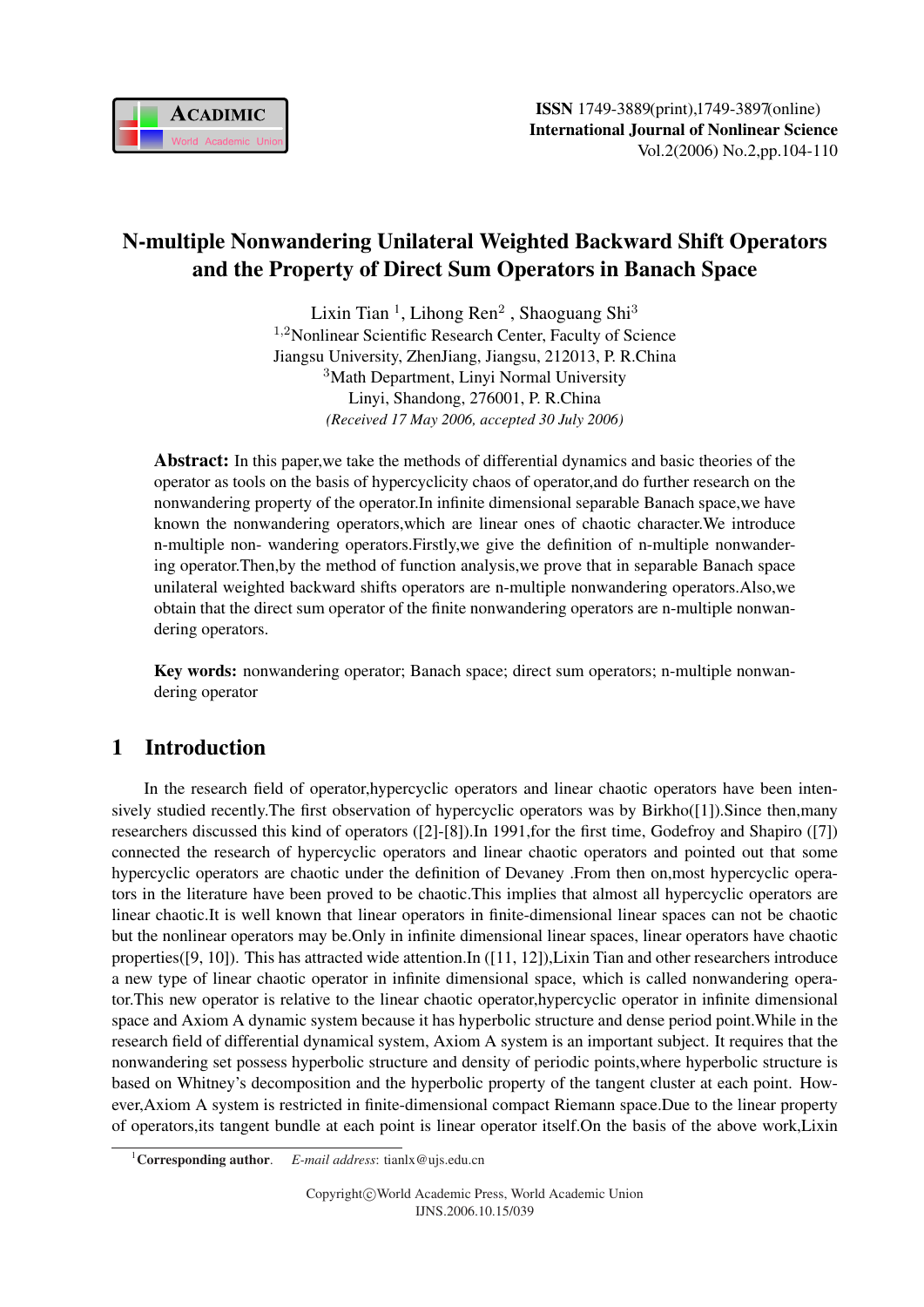Tian and other researchers introduce nonwandering operators in infinite dimensional Banach space,which are the generalization of Axiom A dynamic system but different from it.They are new linear chaotic operators and are relative to hypercylic operators,but different from them. Jiangbo Zhou discussed the hereditayily hypercyclic decomposition of nonwandering operators in infinite dimensional in Frechet space [13].Xun Liu discussed nonwandering semigroup in [14]. Shaoguang Shi obtained nonwandering operator sequences on Banach space in [15, 16]. In this paper,we go on studying the nonwandering operator,i.e.n-multiple nonwandering operator.We discuss n-multiple nonwandering unilateral weighted Backward shifts operators and direct sum operators in Banach space.

#### 2 Basic notations and definitions

Let  $(X, \|\cdot\|)$  be an infinite-dimensional separable Banach space in real number field or complex number field K. Let  $L(X)$  be the set of all bounded linear operators over X. By N, Z, Q, R and C. We will refer to the sets of positive integers, integers, rational numbers, and to the real and complex scalar fields.

**Definition 2.1** ([2]-[6],[9]-[15]) Suppose  $T \in L(X)$ . If there is a vector  $x \in X$  such that Orb  $(T, x) =$ **EMILLOTE 2.1** ([2]-[0],[9]-[15]) suppose  $I \in L(A)$ . It there is a vector  $x \in A$  such that Orb (<br>  $x, Tx, T^2x, \dots$  is dense in X, then we call x a hypercyclic vector and T a hypercyclic operator.

**Definition 2.2** ([1, 4]) Suppose  $E \subset X$  is a closed linear subspace of X and  $E_1 \subset E$  and  $E_2 \subset E$  are also closed linear subspaces in X. For arbitrary  $x \in E$ , if there is a unique decomposition such that  $x =$  $x_1 + x_2, x_1 \in E_1, x_2 \in E_2, E_1 \cap E_2 = \{0\}$ , then E is called direct sum of  $E_1$  and  $E_2$ , and written as  $E = E_1 \oplus E_2$ , where  $\oplus$  represents direct sum.

**Definition 2.3** ([11]-[17]) Suppose  $T \in L(X)$ ,

(1)Assume that there exists a closed subspace  $E \subset X$ , which has hyperbolic structure:  $E = E^s \oplus E^u$ ,  $TE^u = E^u, TE^s = E^s$ , where  $E^u, E^s$  are closed subspaces. In addition, there exist constants  $c > 0$  and  $\tau(0 < \tau < 1)$  such that ° °

$$
\left\|T^{k}\xi\right\| \geq c\tau^{-k}\left\|\xi\right\|, \forall \xi \in E^{u}, \forall k \in N,
$$
  

$$
\left\|T^{k}\eta\right\| \leq c\tau^{k}\left\|\eta\right\|, \forall \eta \in E^{s}, \forall k \in N;
$$

(2)Assume also that  $Per(T)$  is dense in E,i.e.  $\overline{Per(T)} = E$ ,

Then  $T$  is said to be a nonwandering operator relative to  $E$ .

#### **Definition 2.4** ([17]) Suppose  $T \in B(X)$ ,

(1) Assume that there exists finite closed subspaces  $E_i \subset X$ , each one having hyperbolic structure:

$$
E_i = E_i^u \oplus E_i^s, TE_i^u = E_i^u, TE_i^s = E_i^s,
$$

where  $E_i^u$ ,  $E_i^s$  are closed subspaces. In addition, there exist constants  $c_i > 0$  and  $\tau_i(0 < \tau_i < 1)$  such that

$$
\left\|T^{k}\xi_{i}\right\| \geq c_{i}\tau_{i}^{-k} \left\|\xi_{i}\right\|, \forall \xi_{i} \in E_{i}^{u}, \forall k \in N,
$$

$$
\left\|T^{k}\eta_{i}\right\| \leq c_{i}\tau_{i}^{k} \left\|\eta_{i}\right\|, \forall \eta_{i} \in E_{i}^{s}, \forall k \in N;
$$

(2)Assume also that  $Per(T)$  is dense in  $\bigcup^{n}$  $i=1$  $E_i$ , i.e.  $Per(T) = \bigcup^{n}$  $i=1$  $E_i$ . Then T is said to be a n-multiple nonwandering operator relative to  $E_i$ .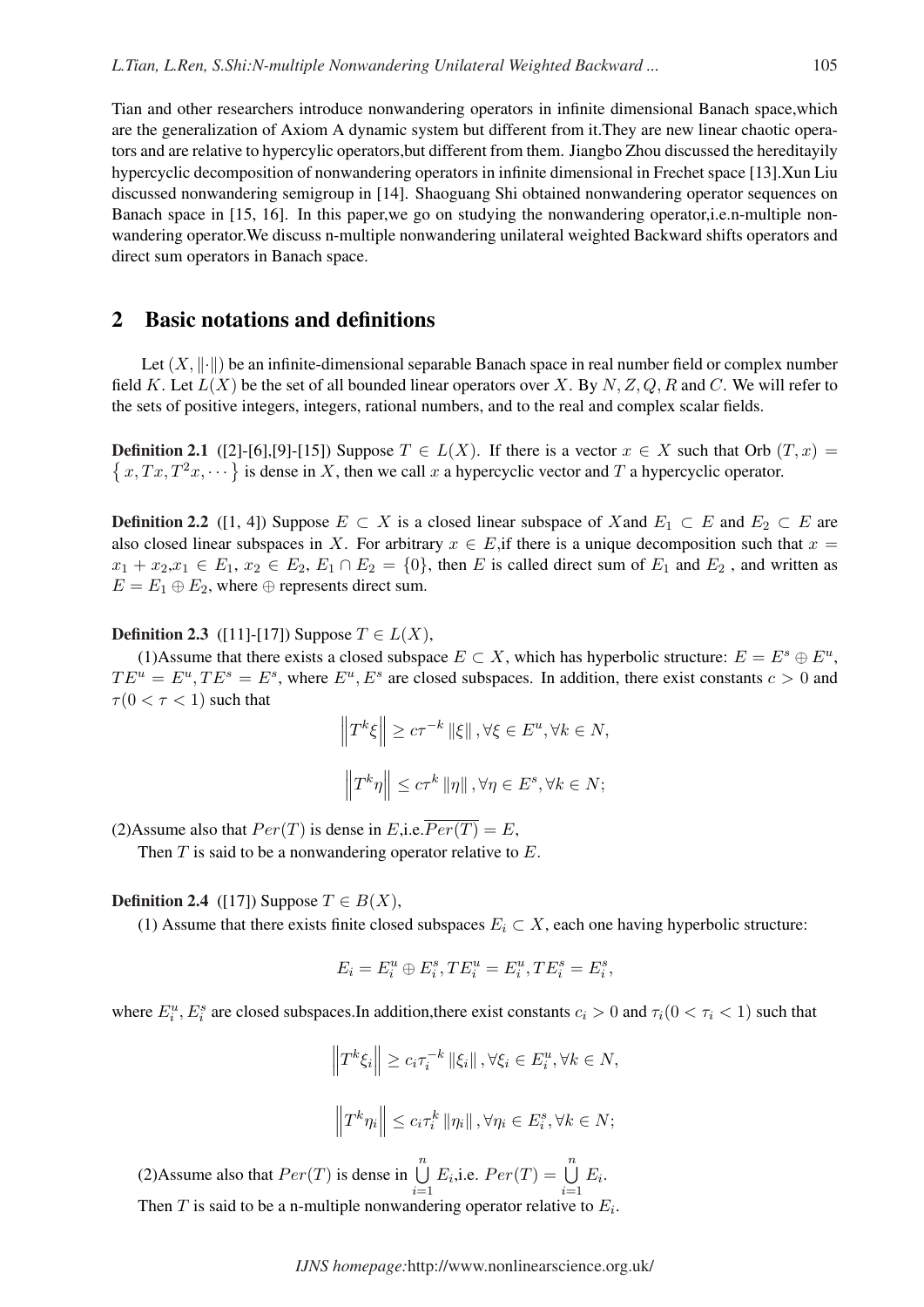## 3 N-multiple nonwandering unilateral weighted backward shift operators

Shapiro thought, when a bounded linear operator on Banach space  $X$  has enough eigenvalues, the research of it's hypercyclic propertywill become direct in [7]; so the same is true with the nonwandering operators and n-multiple nonwandering operators.

**Lemma 3.1** Let  $T \in B(X)$ , the spectral of  $T : \sigma_p(T) = {\lambda : Tx = \lambda x, 0 \neq x \in X}, V_+ = {\lambda : \lambda \in B(X)}$  $\sigma_p(T), |\lambda| > 1$ } and  $V = {\lambda : \lambda \in \sigma_p(T), 0 < |\lambda| < 1}$ ,  $E_0 = span\{x | x \in X : Tx = \lambda x, \lambda^n = 1, \lambda \neq 0\}$ 1}, *if* V+, V<sup>−</sup> *are finite and nonempty,* E<sup>0</sup> *is dense in* X*, then* T *is a n-multiple nonwandering operator on* X*.*

Proof:  $V_+, V_-$  are finite and nonempty, so we can divide  $V_+$  and  $V_-$  into finite zones as follows:

$$
V_{1+} = \{\lambda : 1 < |\lambda| < 2, \lambda \in \sigma_p(T)\}, V_{2+} = \{\lambda : 2 \le |\lambda| < 3, \lambda \in \sigma_p(T)\},
$$
\n
$$
V_{3+} = \{\lambda : 3 \le |\lambda| < 4, \lambda \in \sigma_p(T)\}, \cdots, V_{n+} = \{\lambda : n \le |\lambda| < n+1, \lambda \in \sigma_p(T)\},
$$
\n
$$
V_{1-} = \{\lambda : \frac{1}{2} < |\lambda| < 1, \lambda \in \sigma_p(T)\}, V_{2-} = \{\lambda : \frac{1}{3} < |\lambda| \le \frac{1}{2}, \lambda \in \sigma_p(T)\},
$$
\n
$$
V_{3-} = \{\lambda : \frac{1}{4} < |\lambda| \le \frac{1}{3}, \lambda \in \sigma_p(T)\}, \cdots, V_{n-} = \{\lambda : \frac{1}{n+1} < |\lambda| \le \frac{1}{n}, \lambda \in \sigma_p(T)\}
$$

Let  $E_{1+} = span\{x_{\lambda_{1+}} | \lambda_{1+} \in V_{1+}\}$ , then  $TE_{1+} = E_{1+}$ . For any  $\xi \in E_{1+}$ , let  $\xi =$  $\frac{n}{2}$  $\sum_{i=1} \alpha_i x_{\lambda_{1+i}}$ , then for any  $K \in N$ , ° °

$$
\left\|T^{k}\xi\right\| = \left\|\sum_{i=1}^{n} \alpha_{i}(\lambda_{1+i})^{k} x_{\lambda_{1+i}}\right\| \geq \tau_{1}^{-k} \left\|\xi\right\|.
$$

Let  $E_{1-} = span\{x_{\lambda_{1-}} | \lambda_{1-} \in V_{1-}\}$ , then  $TE_{1-} = E_{1-}$ . For any  $\eta \in E_{1-}$ , let  $\eta =$  $\frac{n}{2}$  $\sum_{i=1} \alpha_i x_{\lambda_{1-i}}$ , then for any  $K \in N$ ,

$$
\left\|T^{k}\eta\right\| = \left\|\sum_{i=1}^{n} b_{i}(\lambda_{1-i})^{k}x_{\lambda_{1-i}}\right\| \leq \tau_{1}^{k} \|\eta\|.
$$

Above  $\tau_1$  is :  $\tau_1 = \max_{1 \le i \le n}$ n  $|\lambda_{1+i}|^{-1}$ ,  $|\lambda_{1-i}|$  $< 1$ .

Let  $E_1^u = E_{1+}$ ,  $E_1^s = E_{1-}$ , then  $E_1 = E_1^u \oplus E_1^s$  is a hyperbolic closed invariant subspace.

Similarly, let  $E_{2+} = span\{x_{\lambda_{2+}} | \lambda_{2+} \in V_{2+}\}, TE_{2+} = E_{2+}$ , for any  $\xi \in E_{2+}$ , let  $\xi =$  $\frac{n}{2}$  $\sum_{i=1} \alpha_i x_{\lambda_{2+i}},$ then for any  $K \in N$ , ° °

$$
\left\|T^{k}\xi\right\| = \left\|\sum_{i=1}^{n} \alpha_{i}(\lambda_{2+i})^{k} x_{\lambda_{2+i}}\right\| \geq \tau_{2}^{-k} \left\|\xi\right\|,
$$

Let  $E_{2-} = span\{x_{\lambda_{2-}} | \lambda_{2-} \in V_{2-}\}, TE_{2-} = E_{2-}$ , for any  $\eta \in E_{2-}$ , let  $\eta =$  $\frac{n}{2}$  $\sum_{i=1} b_i x_{\lambda_{2-i}}$ , then for any  $k \in N$ ,

$$
\left\|T^{k}\eta\right\| = \left\|\sum_{i=1}^{n} b_{i}(\lambda_{2-i})^{k}x_{\lambda_{2-i}}\right\| \leq \tau_{2}^{k} \left\|\eta\right\|.
$$

 $\tau_2$  is :  $\tau_2 = \max_{1 \leq i \leq n}$ n  $|\lambda_{2+i}|^{-1}$ ,  $|\lambda_{2-i}|$ o  $< 1$ .

Let  $E_2^u = E_{2+}$ ,  $E_2^s = E_{2-}$ , then  $E_2 = E_2^u \oplus E_2^s$  is a hyperbolic closed invariant subspace. . . .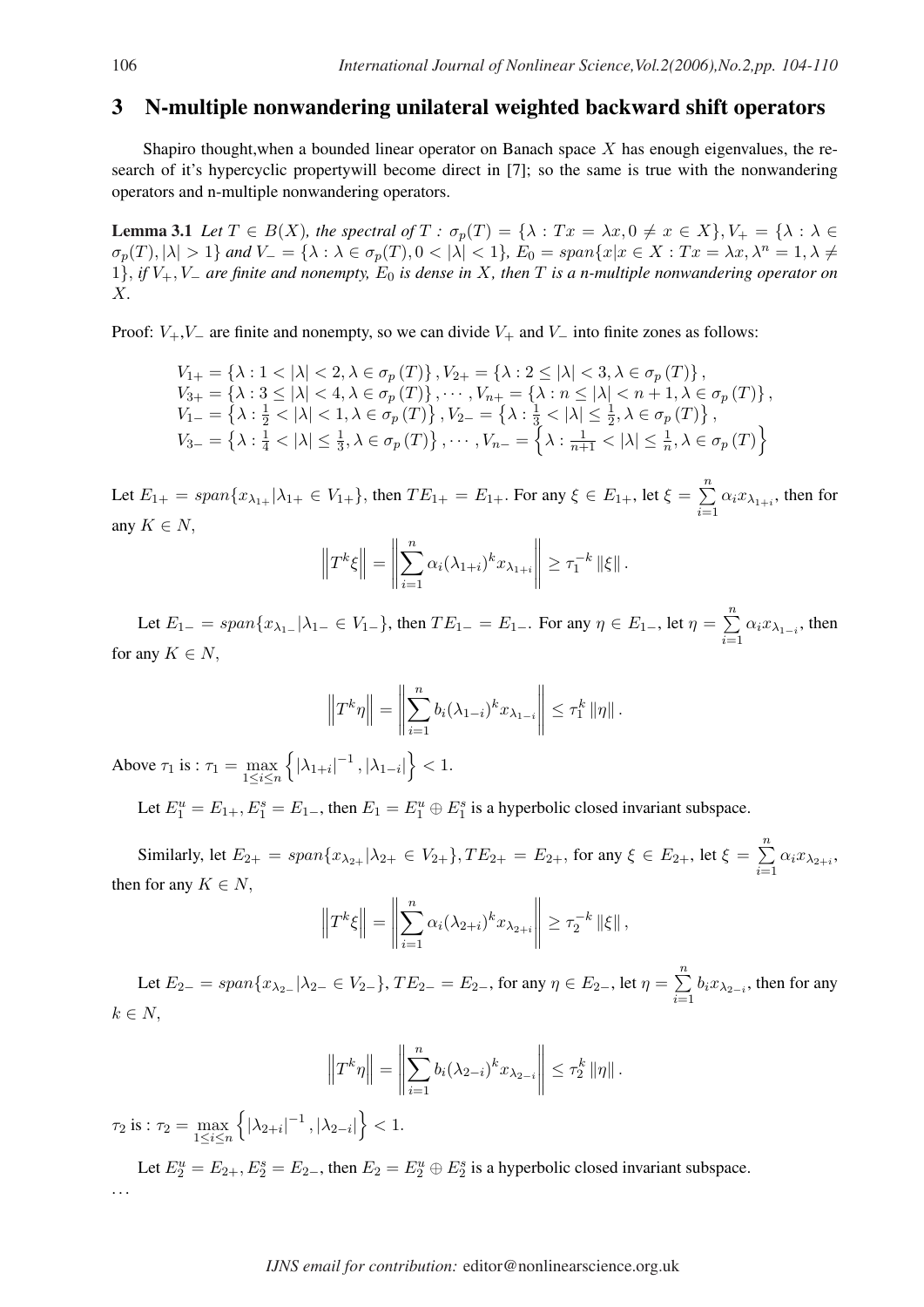Similarly, let  $E_{n+} = span\{x_{\lambda_{n+}} | \lambda_{n+} \in V_{n+}\}\$ ,  $TE_{n+} = E_{n+}$ , for any  $\xi \in E_{n+}$ , let  $\xi =$  $\frac{n}{2}$  $\sum_{i=1} \alpha_i x_{\lambda_{n+i}},$ then for any  $K \in N$ ,

$$
||T^{k}\xi|| = ||\sum_{i=1}^{n} \alpha_i (\lambda_{n+i})^k x_{\lambda_{n+i}}|| \ge \tau_n^{-k} ||\xi||,
$$

Let  $E_{n-} = span\{x_{\lambda_{n-}} | \lambda_{n-} \in V_{n-}\}$ , then  $TE_{n-} = E_{n-}$ , for any  $\eta \in E_{n-}$ , let  $\eta =$  $\frac{n}{2}$  $\sum_{i=1} b_i x_{\lambda_{n-i}}$ , then for any  $k \in N$ ,

$$
\left\|T^k\eta\right\| = \left\|\sum_{i=1}^n b_i(\lambda_{n-i})^k x_{\lambda_{n-i}}\right\| \leq \tau_n^k \|\eta\|.
$$
  

$$
\left\|\sum_{i=1}^n b_i(\lambda_{n-i})\right\| \leq 1.
$$

Let  $\tau_n = \max_{1 \leq i \leq n}$ n  $|\lambda_{n+i}|^{-1}$ ,  $|\lambda_{n-i}|$  $< 1$ .

Let  $E_n^u = E_{n+}, E_n^s = E_{n-}$ , then  $E_n = E_n^u \oplus E_n^s$  is a hyperbolic closed invariant subspace.

Obviously,  $E_0 \subset Per(T)$ ,  $E_0$  is dense in X, and  $Per(T)$  is dense in X,  $Per(T)$  is dense in  $E_1, E_2, \cdots, E_n$ . According to the definition 2.4. We know  $T$  is a n-multiple nonwandering operator relative to  $E$ .

**Theorem 3.2** Suppose  $T$  is n-multiple nonwandering unilateral weighted backward shift operators on  $l^p(N)$ , *i.e.*  $(Tx_i)_i = (w_{i+1}x_{i+1})_i$   $(i \geq 1)$ , where  $\{|w_i|\}_{i \geq 2}$  is nonzero bounded increasing sequence, if  $\lim_{n\to\infty} \sup_{i\in\{1,\dots\}}$  $j \in \{1, \cdots n\}$  $\binom{w_{i+1}}{n}$  $i=1$  $|w_{i+j}|$ ¾  $=$   $\infty$ ,  $T$  *is n-multiple nonwandering operator.* 

Proof: Let  $y \in l^p(N), y = (y_1, y_2, \dots), ||y||_p = (\sum_{i=1}^{\infty}$  $|y_i|^p \big)^{\frac{1}{p}} < \infty$ . Define the vector

$$
x_n = (y_1, \cdots, y_n, a_{n+1}y_1, \cdots, a_{2n}y_n, a_{2n+1}y_1, \cdots, a_{3n}y_n, a_{3n+1}y_1, \cdots),
$$

where  $a_{kn+j} =$  $\frac{kn+j}{n}$  $i=1+j$ 1  $\frac{1}{w_i}$   $(k \in \mathbb{N}, 1 \le j \le n)$ , then we can improve  $x_n \in l^p(N)$ . In fact , because  $|w_i| \leq |w_i + 1| (i = N), \frac{1}{|w_i|} \geq \frac{1}{|w_i|}$  $\frac{1}{|w_i+1|},$ 

$$
||x_n||_p^p = |y_1|^p + \cdots + |y_n|^p + |a_{n+1}y_1|^p + \cdots + |a_{2n}y_n|^p + |a_{2n+1}y_1|^p + \cdots + |a_{3n}y_n|^p + \cdots
$$

$$
= (1 + \frac{1}{n+1} + \frac{1}{2n+1} + \cdots) |y_1|^p + \cdots + (1 + \frac{1}{3n} + \frac{1}{4n} + \cdots) |y_n|^p + \cdots
$$
  
\n
$$
\prod_{i=2}^{\infty} |w_i|^p \prod_{i=2}^{\infty} |w_i|^p
$$
  
\n
$$
\leq \sup_{j=(0,\cdots(n-1))} \{ (1 + \prod_{i=2}^{n+1} \frac{1}{|w_{j+i}|^p} + \prod_{i=2}^{2n+1} \frac{1}{|w_{j+i}|^p} + \prod_{i=2}^{3n+1} \frac{1}{|w_{j+i}|^p} + \cdots) \} \sum_{j=1}^n |y_j|^p
$$
  
\n
$$
\leq \sup_{j=(0,\cdots(n-1))} \{ (1 + \prod_{i=2}^{n+1} \frac{1}{|w_{j+i}|^p} + \prod_{i=2}^{2n+1} \frac{1}{|w_{j+i}|^p} + \prod_{i=2}^{3n+1} \frac{1}{|w_{j+i}|^p} + \cdots) \} ||y||_p^p
$$
  
\n
$$
\leq \sup_{j=(0,\cdots(n-1))} \{ \frac{1}{1 - \prod_{i=2}^{n+1} \frac{1}{|w_{j+i}|^p}} \} ||y||_p^p \to ||y||_p^p \quad (n \to \infty)
$$

Thereby,  $x_n \in l^p(N)$ . We have  $x_n \stackrel{n \to \infty}{\longrightarrow} y$ ,  $T^n x_n = x_n$  easily, so the periods of T is dense in  $l^p(N)$ .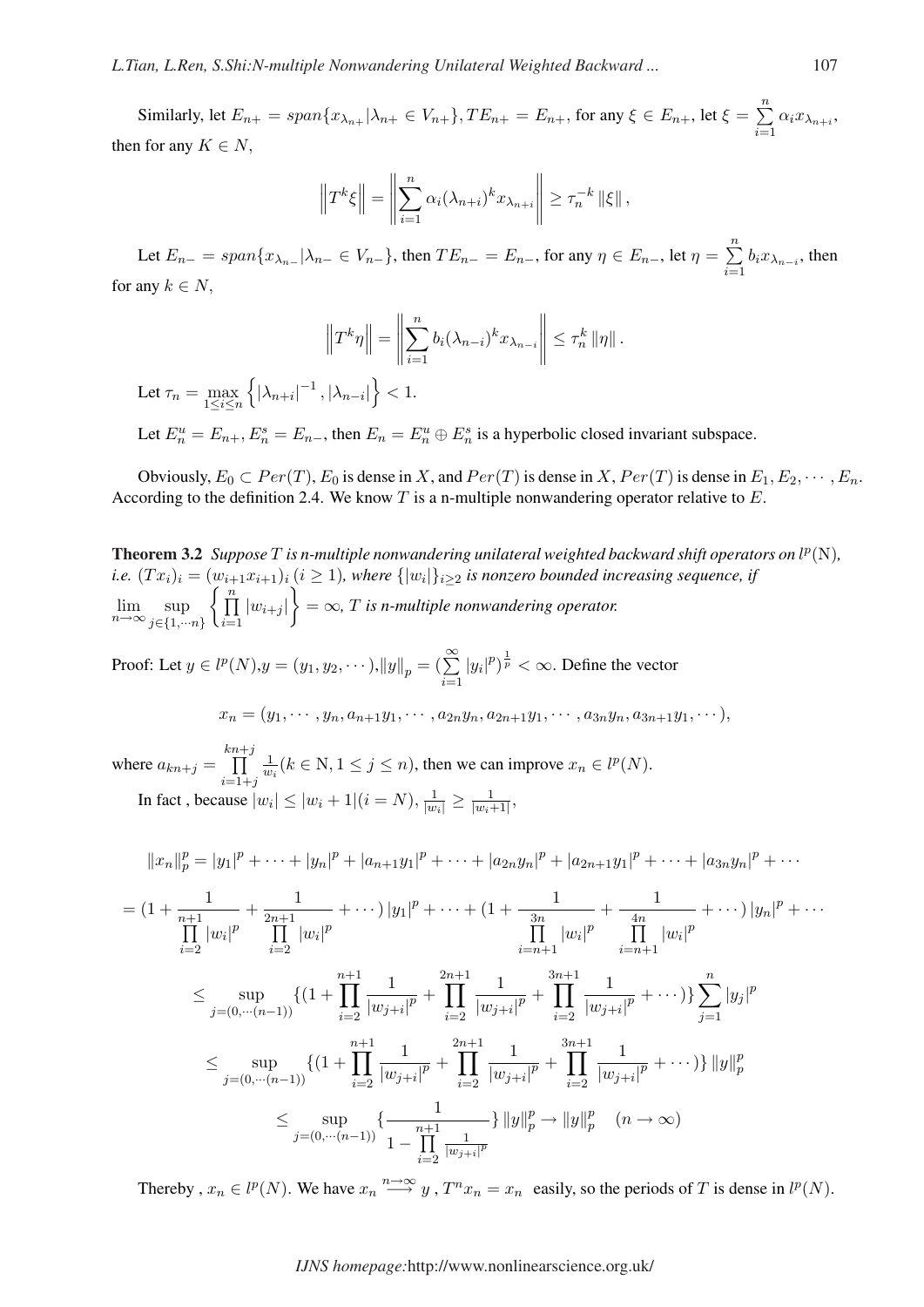Assume that 
$$
h_{\mu} = (1, \frac{\mu}{w_2}, \frac{\mu^2}{w_2 w_3}, \cdots, \frac{\mu^n}{n+1}, \frac{\mu^{n+1}}{n+2}, \cdots)
$$
 satisfies the equation  $Bh_{\mu} = \mu h_{\mu}$ , and let  $\prod_{i=2}^{n} w_i$ 

$$
a_n = \prod_{i=2}^{n+1} \frac{1}{w_i} (n \ge 1), a_0 = 1.
$$
 When  $R = \lim_{n \to \infty} |w_{n+2}|$ , the power series  $\sum_{n=0}^{\infty} |a_n|^p |\mu|^{np}$  is convergence.

Even from the supposition, We can prove:  $\lim_{h \to 0}$  $\lim_{n\to\infty} |w_{n+2}| > 1$  from the suppose. When  $|\mu| \in (0, R)$ ,  $h_{\mu} \in l^p(\mathbb{N})$ , the spectra of  $T \cdot \sigma_p(T)$  contains opening sets  $v_1 = {\mu : 0 < |\mu| < 1}$ ,  $v_2 = {\mu : R > |\mu| > 1}$ . According to Lemma 2.1, we can construct a hyperbolic closed invariant subspace on  $l^p(N)$ , in advance. The operator  $T$  is n-multiple nonwandering operator.

#### 4 The n-multiple nonwandering property of direct sum operators

If the condition is suitable, H Salas accepted that the finite direct sum of hypercyclic weighted operators is also hypercyclic . We'll show that the finite direct sum of n-multiple nonwandering operators is also nmultiple nonwandering.

**Theorem 4.1** *Suppose*  $(X, \|\cdot\|)$ *is a infinite dimensional separable Banach space.*  $T_1, T_2$  *are n-multiple nonwandering operators relative to closed invariant subspaces*  $E_i, F_i \subset X, (i = 1, 2, \cdots, n)$ *.*  $E_i \cap F_i = \phi$ *. then*  $T_1 \oplus T_2$  *is a n-multiple nonwandering operator.* 

Proof : Since  $T_1$  is n-multiple nonwandering relative to  $E_i$   $(i = 1, 2, \dots, n)$ ,

(1) there exist finite closed subspaces  $E_i \subset X$  which has hyperbolic structure:

$$
E_i = E_i^u \oplus E_i^s T E_i^u = E_i^u, T E_i^s = E_i^s,
$$

where  $E_i^u$ ,  $E_i^s$  are closed subspaces. In addition, there exist constants  $a_i > 0$  and  $\lambda_i$  ( $0 < \lambda_i < 1$ ) such that

$$
\left\|T^{k}\xi_{i}\right\| \geq a_{i}\lambda_{i}^{-k} \left\|\xi_{i}\right\|, \ \forall \xi_{i} \in E_{i}^{u}, \ \forall K \in N,
$$

$$
\left\|T^{k}\eta_{i}\right\| \leq a_{i}\lambda_{i}^{k} \left\|\eta_{i}\right\|, \ \forall \eta_{i} \in E_{i}^{s}, \ \forall k \in N;
$$

(2)  $Per(T)$  is dense in  $\bigcup^{n}$  $i=1$  $E_i$ ;

Since  $T_2$  is n-multiple nonwandering relative to  $F_i$   $(i = 1, 2, \dots, n)$ ,

(3) there exist finite closed subspaces  $F_i \subset X$  which has hyperbolic structure:

$$
F_i = F_i^u \oplus F_i^s, TF_i^u = F_i^u, TF_i^s = F_i^s,
$$

where  $F_i^u$ ,  $F_i^s$  are closed subspaces. In addition, there exist constants  $b_i > 0$  and  $\tau_i(0 < \tau_i < 1)$  such that for any

$$
\left\|T^{k}\xi_{i}\right\| \ge b_{i}\tau_{i}^{-k} \left\|\xi_{i}\right\|, \ \forall \xi_{i} \in E_{i}^{u}, \ \forall k \in N,
$$

$$
\left\|T^{k}\eta_{i}\right\| \le b_{i}\tau_{i}^{k} \left\|\eta_{i}\right\|, \ \forall \eta_{i} \in E_{i}^{s}, \ \forall k \in N;
$$

(4)  $Per(T)$  is dense in  $\bigcup^{n}$  $i=1$  $F_i$ 

Let  $X_i^u = E_i^u \oplus F_i^u$ , we define a new norm  $\|\cdot\|_0$  in  $X^u$ .

For each  $x \in X^u$ ,  $x = x_1 + x_2$ ,  $x_1 \in E_i^u$ ,  $x_2 \in F_i^u$ ,  $||x||_0 = \max\{||x_1||, ||x_2||\}$ , we can prove  $|| \cdot ||_0$ is equivalent to  $\|\cdot\|$  easily, namely, there exist  $p_1, p_2 > 0$ , such that  $p_2 \|x\| \leq \|x\|_0 \leq p_1 \|x\|$ ,  $\forall x \in X_i^u$ . For each  $x \in X_1^u$ ,  $x = x_1 + x_2$ ,  $x_1 \in E_1^u$ ,  $x_2 \in F_1^u$ ,  $k \in N$ , we have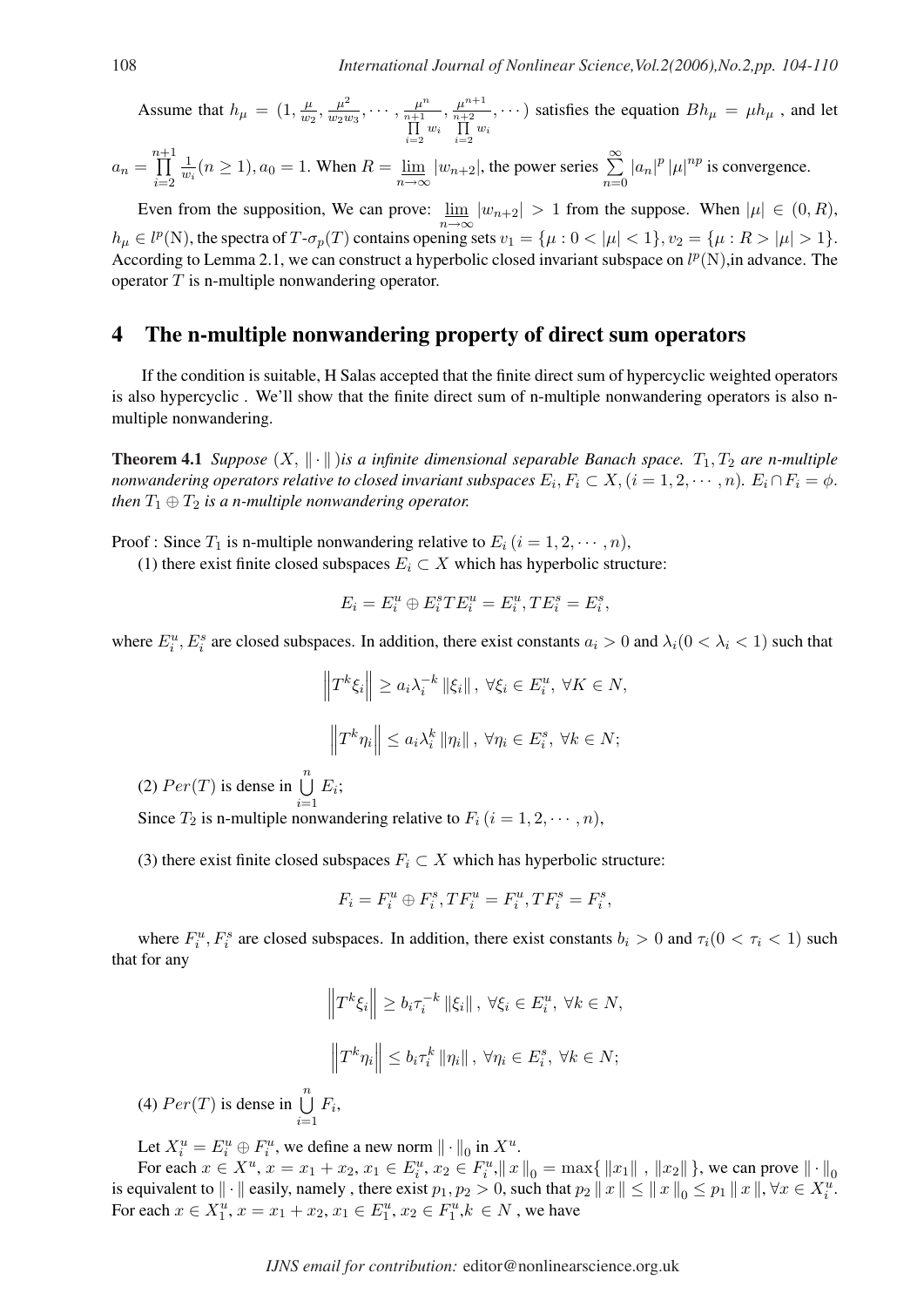$$
\begin{array}{rcl}\n\left\|\ (T_1 \oplus T_2)^k x \right\| & = & \left\|\ (T_1 \oplus T_2)^k (x_1 + x_2) \right\| \\
& \geq & p_1^{-1} \left\|\ (T_1 \oplus T_2)^k (x_1 + x_2) \right\|_0 \geq \frac{p_1^{-1}}{2} (\left\| T_1^k x_1 \right\| + \left\| T_2^k x_2 \right\|) \\
& \geq & \frac{p_1^{-1}}{2} (a_1 \lambda_1^{-k} \left\| x_1 \right\| + b_1 \tau_1^{-k} \left\| x_2 \right\|) \\
& \geq & \frac{p_1^{-1}}{2} c_1 y^{-k} \left\| x \right\|_0 \geq \frac{p_1^{-1}}{2} p_2 c_1 y^{-k} \left\| x \right\|, \quad c_1 = \min\{a_1, b_1\}, \ z_1 = \max\{\lambda_1, \tau_1\}.\n\end{array}
$$

Similarly, let  $X_1^s = E_1^s \oplus F_1^s$ , then for each $y \in E^s$ ,  $y = y_1 + y_2$ ,  $y_1 \in E_1^s$ ,  $y_2 \in F_1^s$ ,  $k \in N$ , we have

$$
\left\| (T_1 \oplus T_2)^k y \right\| \leq \left\| T_1^k y_1 \right\| + \left\| T_2^k y_2 \right\|
$$
  
\$\leq\$  $a_1 \lambda_1^k \left\| y_1 \right\| + b_1 \tau_1^k \left\| y_2 \right\| \leq 2p_1 c_1' z^k \left\| y \right\|,$ 

where  $c'_1 = \max\{p_1, p_2\}, z_1 = \max\{\tau_1, \tau_2\}.$ Let  $X_1 = X_1^u \oplus X_1^s = E_1 \oplus E_2 = (E_1^u \oplus E_1^s) \oplus (F_1^u \oplus F_1^s)$ , then

$$
(T_1 \oplus T_2)X_1^u = T_1 E_1^u \oplus T_2 F_1^u = E_1^u \oplus F_1^u
$$
  
=  $X_1^u$ ,  $(T_1 \oplus T_2)X_1^s = T_1 E_1^s \oplus T_2 F_1^s = E_1^s \oplus F_1^s = X_1^s$ 

. . .

Similarly ,let  $X_n^u = E_n^u \oplus F_n^u$ , for each  $x \in X_n^u$ ,  $x = x_1 + x_2$ ,  $x_1 \in E_n^u$ ,  $x_2 \in F_n^u$ ,  $k \in N$ , we have

$$
\left\| (T_1 \oplus T_2)^k x \right\| = \left\| (T_1 \oplus T_2)^k (x_1 + x_2) \right\|
$$
  
\n
$$
\geq p_1^{-1} \left\| (T_1 \oplus T_2)^k (x_1 + x_2) \right\|_0 \geq \frac{p_1^{-1}}{2} (\left\| T_1^k x_1 \right\| + \left\| T_2^k x_2 \right\|)
$$
  
\n
$$
\geq \frac{p_1^{-1}}{2} (a_n \lambda_n^{-k} \left\| x_1 \right\| + b_n \tau_n^{-k} \left\| x_2 \right\|) \geq \frac{p_1^{-1}}{2} c_n y^{-k} \left\| x \right\|_0
$$
  
\n
$$
\geq \frac{p_1^{-1}}{2} p_2 c_n y^{-k} \left\| x \right\|
$$

where  $c_n = \min\{a_n, b_n\}$ ,  $z_n = \max\{\lambda_n, \tau_n\}$ . Similarly, let  $X_n^s = E_n^s \oplus F_n^s$ , for each  $y \in X_n^s$ ,  $y = y_1 + y_2$ ,  $y_1 \in E_n^s$ ,  $y_2 \in F_n^s$ ,  $k \in N$ , we have

$$
\left\| (T_1 \oplus T_2)^k y \right\| \leq \left\| T_1^k y_1 \right\| + \left\| T_2^k y_2 \right\|
$$
  

$$
\leq a_n \lambda_n^k \| y_1 \| + b_n \tau_n^k \| y_2 \| \leq 2c_n c_n' z_n^k \| y \|,
$$

where  $c'_n = \max\{a_n, b_n\}$ ,  $z_n = \max\{\lambda_n, \tau_n\}$ . Let  $X_n = X_n^u \oplus X_n^s = E_n \oplus F_n = (E_n^u \oplus E_n^s) \oplus (F_n^u \oplus F_n^s)$ ,

 $(T_1 \oplus T_2)X_n^u = T_1E_n^u \oplus T_2F_n^u = E_n^u \oplus F_n^u = X_n^u,$ 

$$
(T_1\oplus T_2)X_n^s=T_1E_n^s\oplus T_2F_n^s=E_n^s\oplus F_n^s=X_n^s.
$$

Because  $PerT_1$  is dense in  $E_i, PerT_2$  is dense in  $F_i$ .  $Per(T_1 \oplus T_2)$  is dense in  $\bigcup_{i=1}^{n}$  $i=1$  $X_i$ , so  $Per(T_1 \oplus T_2)$  is

dense in  $\bigcup_{i=1}^{n} E_i \oplus F_i$ .

Consequently,  $T_1 \oplus T_2$  is n-multiple nonwandering operator relative to  $E_i \oplus F_i$   $(i = 1, 2, \dots, n)$ .

This result can be extended to finite n-multiple nonwandering operators .